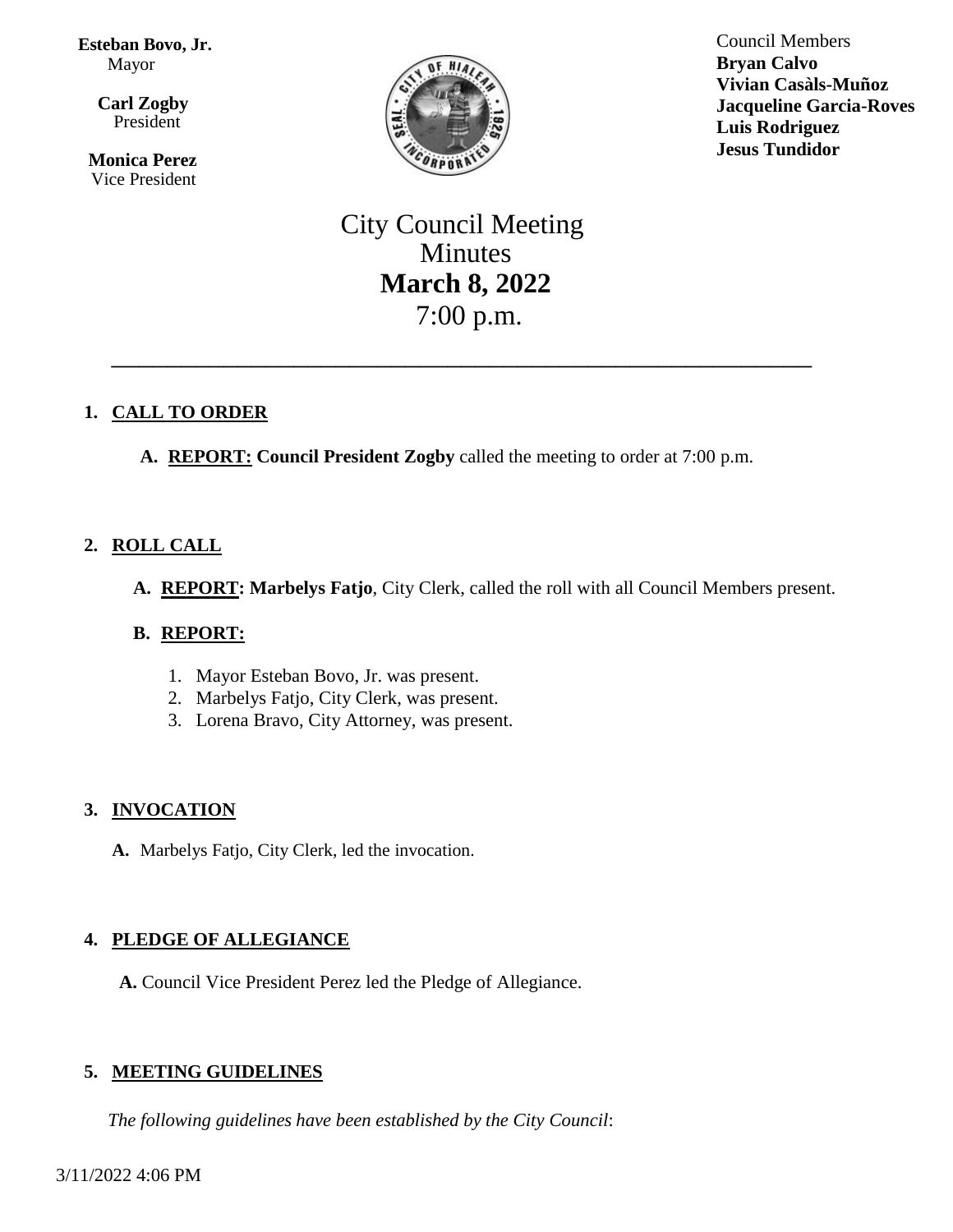# **ALL LOBBYISTS MUST REGISTER WITH THE CITY CLERK**

- As a courtesy to others, please refrain from using cellular telephones or other similar electronic devices in the Council Chamber.
- A maximum of three  $(3)$  speakers in favor and three  $(3)$  speakers in opposition will be allowed to address the Council on any one item. Each speaker's comments will be limited to three (3) minutes.
- No signs or placards, in support of or in opposition to an item or speaker, shall be permitted within the Council Chamber.
- Any person, whether participating via the web platform, telephonic conferencing or physical presence at City Hall, interested in making comments or posing questions on matters of public concern or on any item on the agenda, may do so during the meeting.
- Members of the public may address the City Council on any item pertaining to City business during the Comments and Questions portion of the meeting. A member of the public islimited to one appearance before the CityCouncil and the speaker's comments will be limited to three (3) minutes.
- The public can view public meetings on the City's YouTube page [\(www.youtube.com/cityofhialeahgov](http://www.youtube.com/cityofhialeahgov) ).
- Members of the public may hear the meeting live through telephonic conferencing using any telephone or cellular phone service. A smart device or computer are not necessary to participate in the meeting if you join by phone.
- All persons participating via the web platform will be muted during the meeting until called upon to be heard. Participation through Zoom requires a computer or smart mobile device with a microphone and web camera. The participant may elect to participate in the meeting using audio only or appear through both audio and video. The video function of all participants appearing through video will be turned off until called upon to be heard.

# **REPORT: Brigette Leal, Office Coordinator of the Office of the City Clerk,** read the meeting guidelines.

## **6. PRESENTATIONS**

- **6A**. The City recognizes the head coach of the Hialeah Storm Water Polo Team, Alexander Donis, as well as four (4) players who were chosen to go to the National Olympic Development Trials:
	- > Sergio Samada
	- $\triangleright$  Jorvir Tigrero
	- Noslen De La Puente
	- $\triangleright$  Nelson Marquez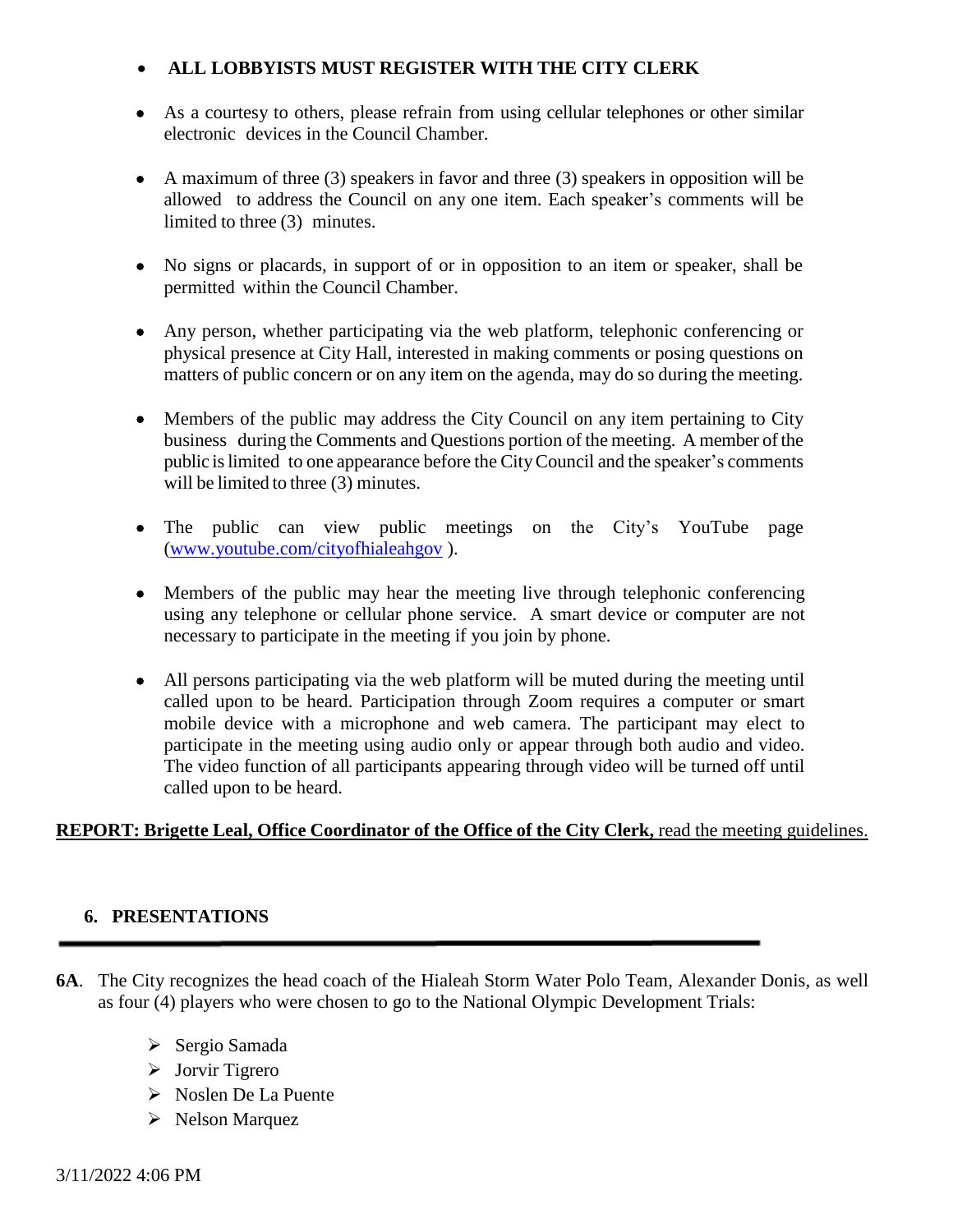#### (COUNCIL MEMBER RODRIGUEZ)

#### **PRESENTED**

**REPORT:** Alexander Donis addressed the Mayor and City Council Members.

#### **7. COMMENTS AND QUESTIONS**

- **A. REPORT:** The Office of the City Clerk did not receive any email message to be read into the record from a person interested in making comments or posing questions on matters of public concern.
- **B. REPORT:** No one expressed interested in making comments or posing questions on matters of public concern registered with the Office of the City Clerk to participate live during the Comments and Questions portion of the meeting using Zoom.
- **C. REPORT**: Eight (8) people present in the Council Chambers expressed interest in speaking during this portion of the meeting.
	- **1. Jose Azze, 788 Southeast Park Drive,** expressed concern with the level of sound of events held at Factory Town, and suggested that rave parties be excluded from the provisions of the proposed ordinance provided for in Administrative Item 10E.
	- **2. Barbara Navarro, 75 Southeast 6 Place**, spoke regarding events held at Factory Town.
	- **3. Gigi Graso, 351 DeSoto,** spoke regarding events held at Factory Town.
	- **4. Santiago Flores, 822 Southeast 9 Avenue,** expressed concern with the level of sound of events held at Factory Town.

## **8. ANNOUNCEMENT OF AMENDMENTS/CORRECTIONS TO THE AGENDA**

- The following items have been **added** to the agenda:
	- o **Consent Item R**
	- o **Consent Item S**
	- o **Consent Item T**
- The following items are **postponed** until March 22, 2022, per the applicant's request:
	- o **PZ 1**
	- o **PZ 2**
- The following items have been **updated**:
	- o The proposed resolution for **Consent Item E**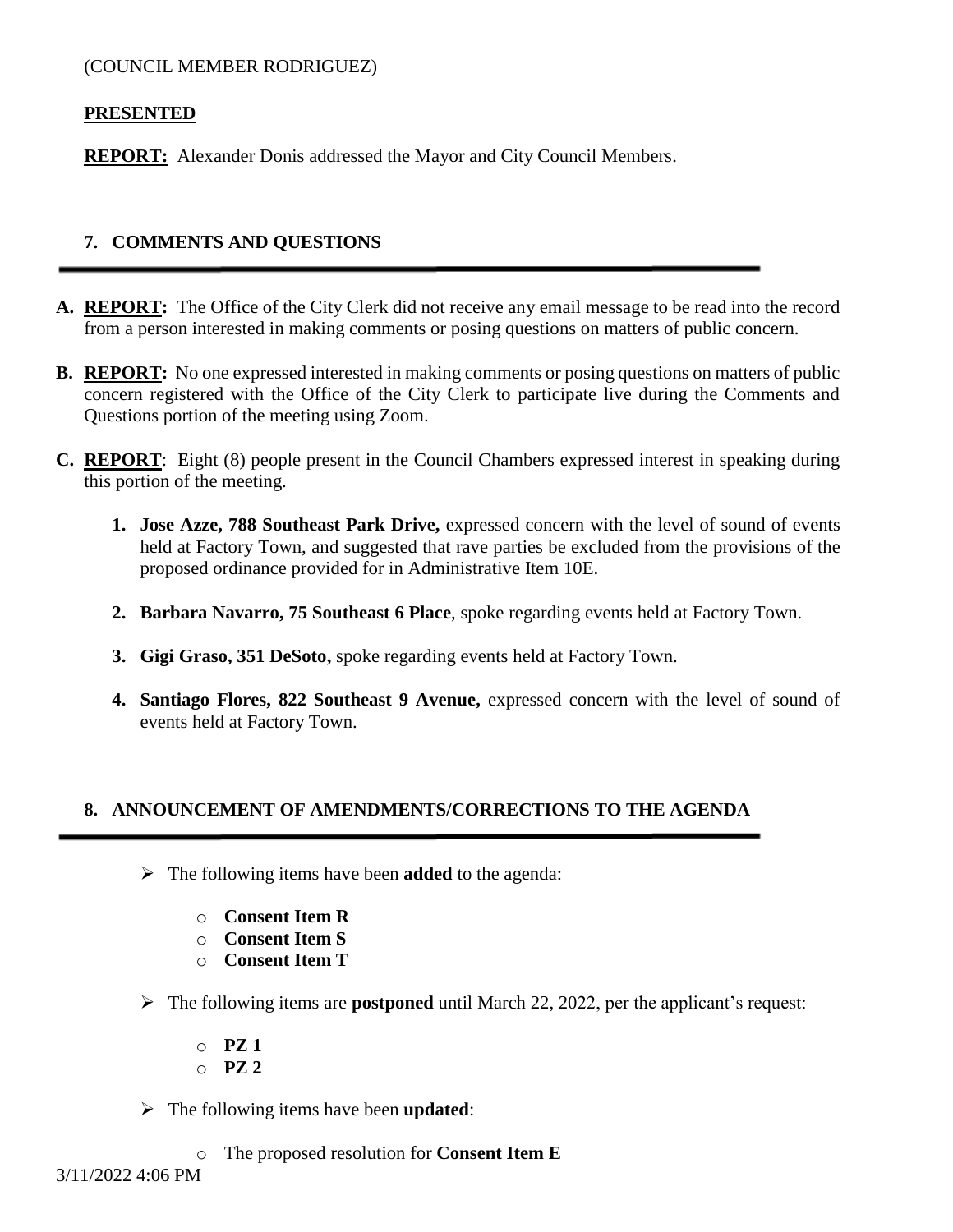#### o The proposed ordinance for **Administrative Item 10 D**

## **9. CONSENT AGENDA**

*All items listed under Consent Agenda with letter designations are considered routine and will be enacted* by one motion. There will be no separate discussion of these items unless a Council Member, the Mayor or a resident so requests, in which case the item will be removed from the consent agenda and considered *along with the regular order of business.*

**REPORT: Council Member Tundidor requested a separate discussion on Consent Items G and T.** 

**REPORT: Council Vice President Perez requested separate discussion on Consent Items D, J, K, R, S.**

**REPORT: Council Member Casáls-Muñoz requested a separate discussion on Consent Item Q.**

**REPORT: Council Member Calvo requested a separate discussion on Consent Items C and P.**

**REPORT: Motion to Approve the Consent Agenda, except items C, D, G, J, K, P, Q, R, S and T made by Council Member Casals-Muñoz, and seconded by Council Vice President Perez. Motion passes 7-0.**

**A.** Request permission to approve the minutes of the City Council Meeting held on February 22, 2022.

(OFFICE OF THE CITY CLERK)

## **APPROVED 7-0**

**B.** Request permission to reject the bid received from Ric-Man Construction Florida, Inc. in response to Invitation to Bid No. 2021-22-9500-00-001 – *Wastewater Collection System Rehabilitation*, as nonresponsive and non-responsible.

(DEPARTMENT OF PUBLIC WORKS)

## **APPROVED 7-0**

*On February 22, 2022, the item was postponed by the administration until March 8, 2022.* 

**C.** Request permission to award Hialeah Invitation to Bid No. 2021-22-9500-00-001 – *Wastewater Collection System Rehabilitation*, to two vendors: (1) Insituform Technologies, LLC and (2) Miller Pipeline, LLC, lowest responsive and responsible bidders, in that Insituform Technologies, LLC is awarded one lining contract in the amount of \$7,522,696.30, and Miller Pipeline, LLC is awarded the second lining contract in the amount of \$7,522,696.30, for a total cumulative expense amount not to exceed \$15,045,392.00. The funding for this expenditure is to be charged to Coronavirus State and Local Fiscal Fund – Capital Outlay – Infrastructure Account No. 131.9540.536630.

(DEPARTMENT OF PUBLIC WORKS)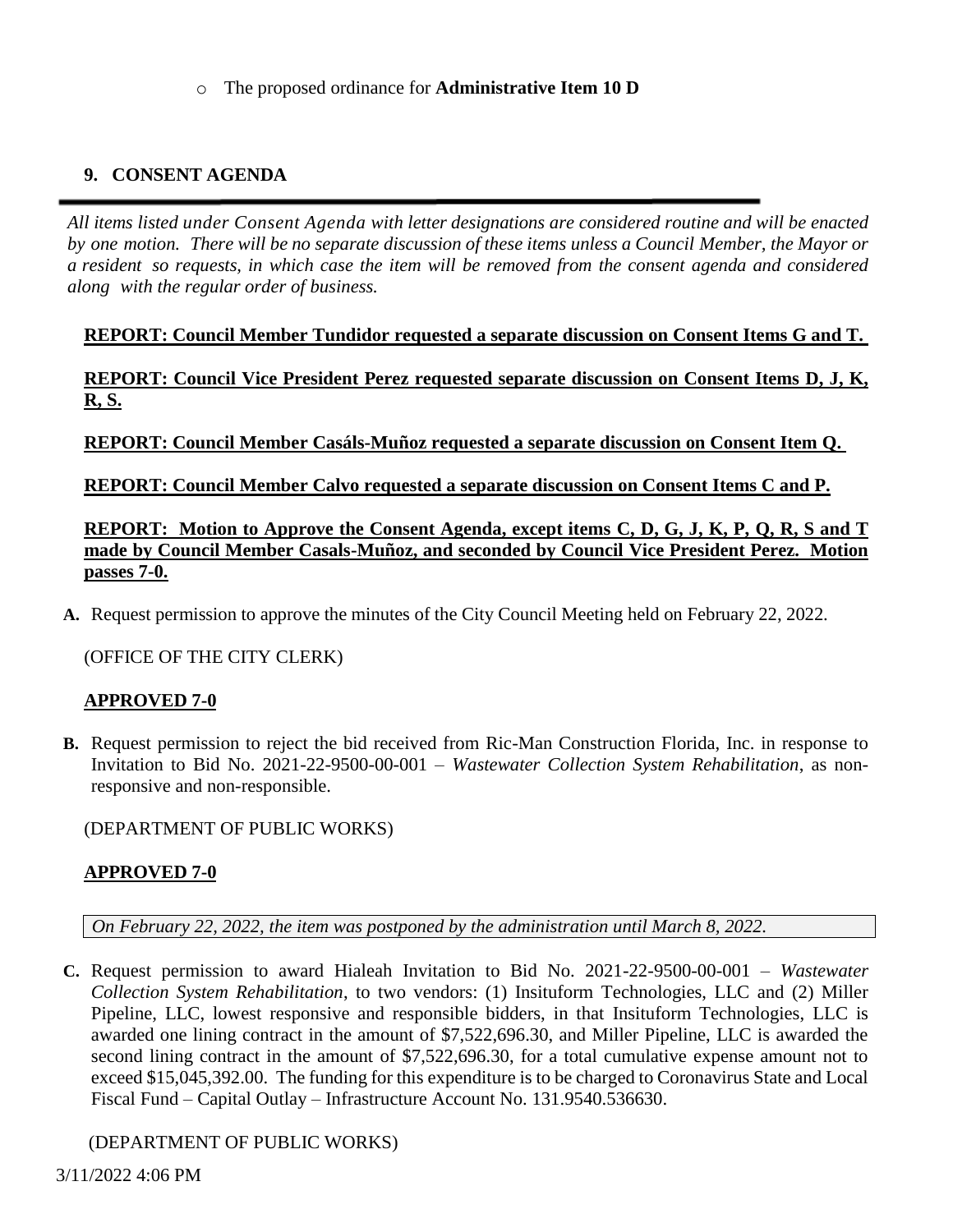## **APPROVED 7-0**

**REPORT: Armando Vidal, Director of the City's Department of Public Works**, addressed the City Council.

#### **REPORT: Motion to Approve Consent Item C made by Council Member Tundidor, and seconded by Council Member Garcia-Roves. Motion passes 7-0.**

*On February 22, 2022, the item was postponed by the administration until March 8, 2022.* 

**D. RESOLUTION:** Proposed resolution accepting the donation of a vinyl adhesive vehicle wrap for one transportation van for the Children's Cancer Awareness Campaign from Printer's Cove, Inc., valued at \$4,800.00; and providing for an effective date.

(ADMINISTRATION)

#### **APPROVED 7-0**

#### **RESOLUTION NO. 2022-033**

#### **REPORT: Motion to Approve Consent Item D made by Council Vice President Perez, and seconded by Council Member Casáls-Muñoz. Motion passes 7-0.**

**E. RESOLUTION:** Proposed resolution accepting the award of a grant from Miami-Dade County through the 2022 Street Tree Matching Grant Program administered by the County's Parks, Recreation and Open Spaces Department, in the amount of *\$45,000.00* for the procurement, planting and maintenance of street trees pursuant to the City of Hialeah 2022 Tree Canopy Improvement Project; and further authorizing the Mayor and the City Clerk, as attesting witness, on behalf of the City, to enter into a Tree Planting Agreement with Miami-Dade County commencing upon execution of the agreement and ending on June 30, 2022, whereby the City agrees to provide matching funds in an amount not to exceed \$15,000.00, in substantial conformity with the agreement attached hereto and made a part hereof as Exhibit "1"; and providing for an effective date.

(STREETS)

## **APPROVED 7-0**

#### **RESOLUTION NO. 2022-034**

**F.** Scrivener's Error – On January 11, 2022, the City Council approved Resolution No. 2022-04, accepting an American Rescue Plan grant from the Institute of Museum and Library Services (IMLS) for fiscal year 2021-2022, pursuant a project proposal which included the purchase of thirty (30) laptops and mobile hotspots, however, the City received funds from a second grant, the FCC Emergency Connectivity Fund grant, to purchase hotspots, and the purchase was made with the funds received from the FCC Emergency Connectivity Fund grant. The item is being amended to reflect that the funds of the American Rescue Plan grant will be utilized for the purchase of twentyfour (24) laptops and twelve (12) desktop computers.

(LIBRARY)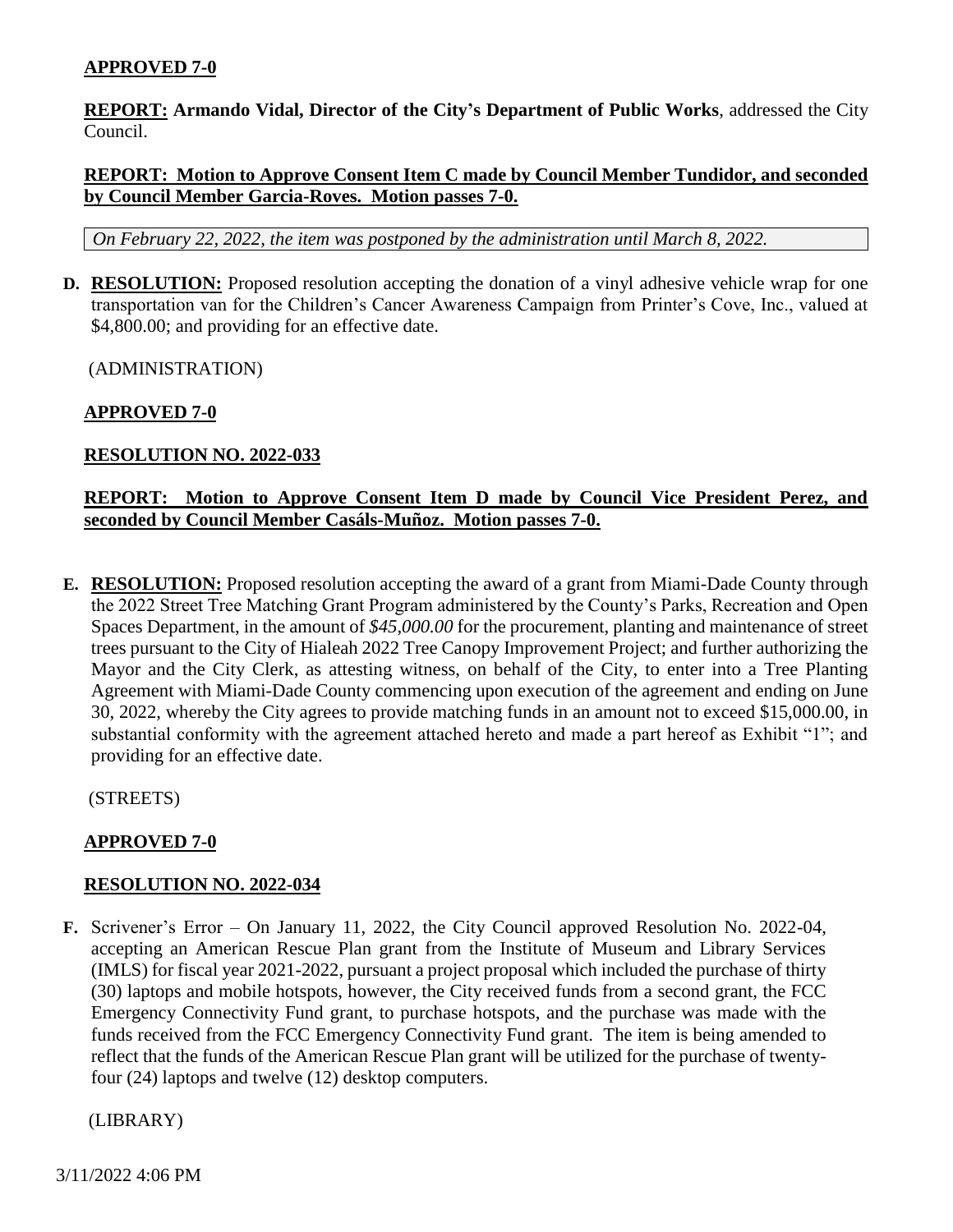#### **APPROVED 7-0**

**G. RESOLUTION:** Proposed resolution accepting a donation in the amount of \$23,121.00 from several participating sponsors at the "Battle of the Badges – Police v. Fire Event and approving a supplemental appropriation in the same amount, split in half and deposited into two revenue Accounts Nos., 109.0000.369220 (Fire Rescue Fund - Fundraiser Revenue-Battle of the Badges) and 121.1000.369220 (Police Grant Fund - Fundraiser Revenue - Battle of Badges) to pay for uniforms, supplies, publications, memberships and other items to fund a Fire Explorer and Police Cadet Youth Programs; and providing an effective date.

(POLICE DEPARTMENT)

## **APPROVED 7-0**

#### **RESOLUTION NO. 2022-035**

## **REPORT: Motion to Approve Consent Item G made by Council Member Tundidor, and seconded by Council Vice President Perez. Motion passes 7-0.**

**H. RESOLUTION:** Proposed resolution approving the non-exclusive perpetual easement attached as Exhibit "1", between the City of Hialeah and State of Florida Department of Transportation located at the intersection of LeJeune Road/East 8 Avenue and East 42 Street, adjacent to Fire Station No. 2, Hialeah, Florida; and FDOT Donation of property form, attached as Exhibit "2"; authorizing the Mayor and the City Clerk, as attesting witness, to execute the easement and the donation form; and providing for an effective date.

(STREETS)

#### **APPROVED 7-0**

#### **RESOLUTION NO. 2022-036**

**I.** Request permission to increase Purchase Order No. 2022-711, issued to Ten-8 Fire & Safety, LLC, the only authorized dealer of the necessary product in the State of Florida, for the purchase of emergency equipment parts from Pierce for fire apparatus, by an additional amount of \$35,000.00, for a new total cumulative expense amount not to exceed \$70,000.00. The funding for this expenditure is to be charged to the General Fund – Inventory – Auto Parts Account No. 001.0000.141120.

#### (FLEET DEPARTMENT)

#### **APPROVED 7-0**

**J.** Request permission to issue a purchase order to Saltage Inc., vendor providing the lowest quotation for the purchase of new LED sports lighting for the Bucky Dent Aquatic Center, in a total cumulative amount not to exceed \$12,360.00. The funding for this expenditure is to be charged to General Fund – Repair & Maintenance - Building Account No. 001.3130.572.461.

(CONSTRUCTION AND MAINTENANCE DEPARTMENT)

#### **APPROVED 7-0**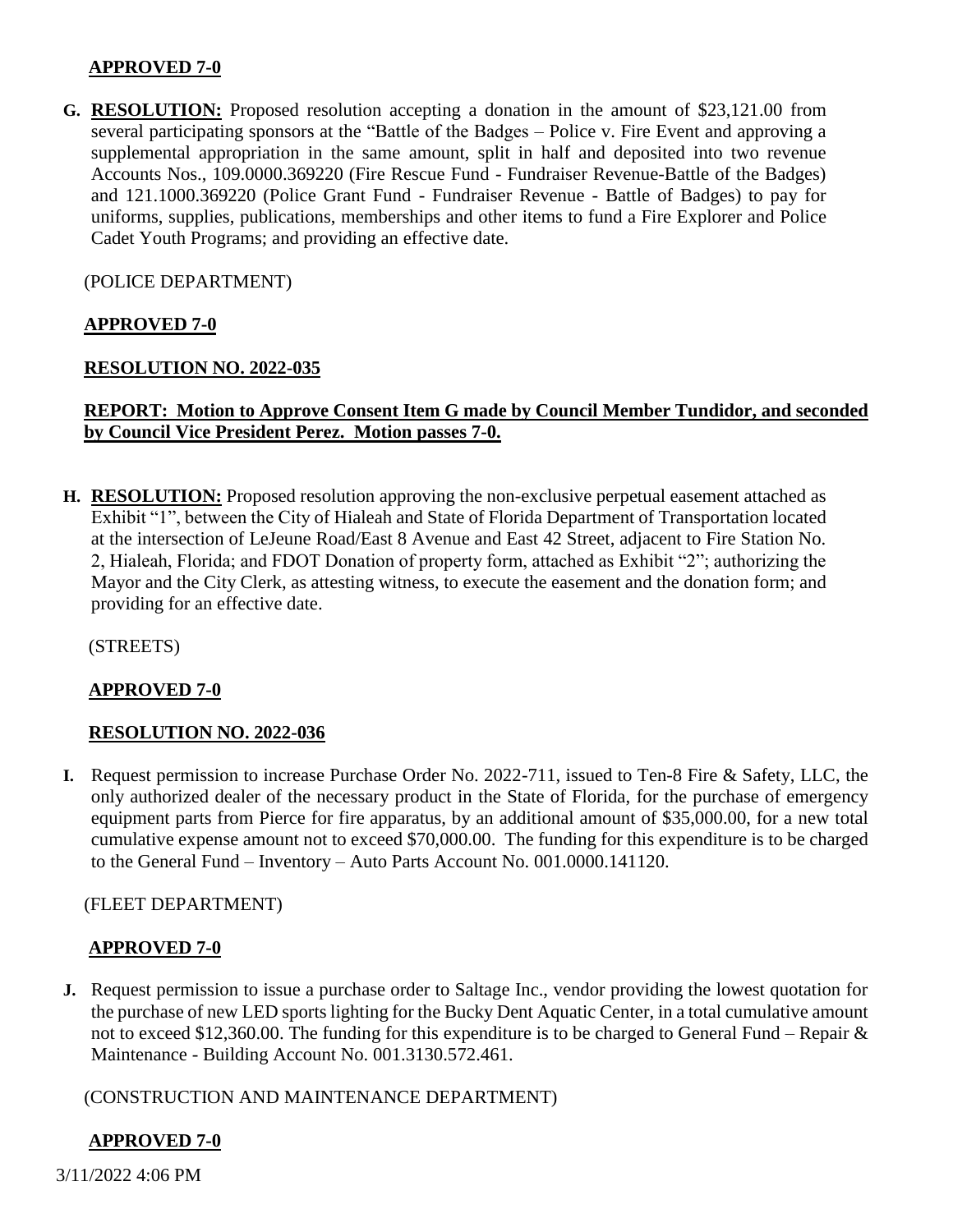**REPORT: Vicente Rodriguez, Director of the City's Construction and Maintenance Department,** addressed the City Council.

#### **REPORT: Motion to Approve Consent Item J made by Council Vice President Perez, and seconded by Council Member Tundidor. Motion passes 7-0.**

**K.** Request permission to ratify the Mayor's decision to issue a permit to St. John the Apostle Catholic Church, located at 475 East  $4<sup>th</sup>$  Street, Hialeah, Florida, to host a carnival on church grounds from Thursday, March 3, 2022 through Sunday, March 6, 2022, subject to recommendations from the Police Department and Fire Department.

(OFFICE OF THE MAYOR)

## **APPROVED 7-0**

**REPORT: Mayor Bovo** spoke regarding this item.

#### **REPORT: Motion to Approve Consent Item K made by Council Vice President Perez, and seconded by Council Member Tundidor. Motion passes 7-0.**

**L.** Request permission to issue a purchase order to Zoll Medical Corporation, sole source vendor, for the purchase of the following equipment: AutoPulse Life Bands, AutoPulse lithium Ion Batteries, AutoPulse Carry Case, X series Monitor Defib Pads, X-Series Monitor carry case, X-Series Monitor Batteries, physical damage repairs and AED Pro, in a total cumulative amount not to exceed \$40,000.00. The funding for this expenditure is to be charged to Fire Rescue Transportation Fund – Capital Outlay-Equipment Account No. 109.2000.522640.

## (FIRE DEPARTMENT)

#### **APPROVED 7-0**

**M. RESOLUTION**: Proposed resolution approving an expenditure in an amount not to exceed \$42,511.00 from the Law Enforcement Trust Fund – State for the rental of undercover surveillance vehicles by the Hialeah Police Department from Avis Budget Group, Inc., for the period remaining of fiscal year 2022, and piggy-backing from State Contract 7811808-20-1 as it is advantageous to the City, and issuing a purchase order for said expenditure, providing for an effective date.

#### (POLICE DEPARTMENT)

## **APPROVED 7-0**

#### **RESOLUTION NO. 2022-037**

**N.** Request permission to issue a purchase order to Replay Systems, Inc., vendor which implemented the system and which the City is under contract with for these services, for support and maintenance to the City's E-911 recording system (VPI V5 version), from November 1, 2021 through October 31, 2022, as well as for support and maintenance to the NICE Inform Recorder System, from February 19, 2022 through February 18, 2023, in a total cumulative amount not to exceed \$25,968. The funding for this expenditure is to be charged to E-911 Non-Wireless Fund – Repair & Maintenance - Equipment Account No. 106.1500.521462.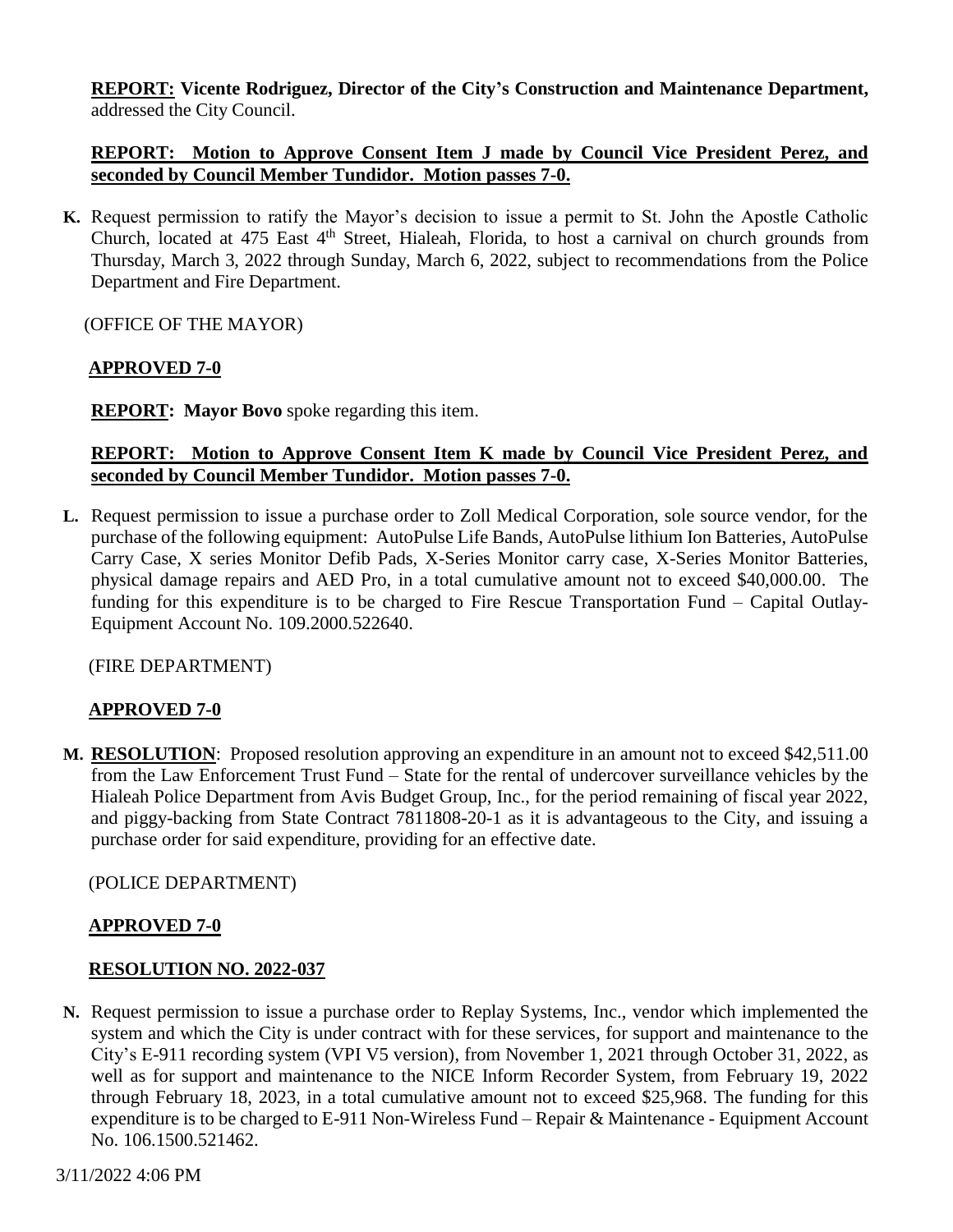#### (INFORMATION TECHNOLOGY DEPARTMENT)

#### **APPROVED 7-0**

**O.** Request permission to award Hialeah Bid No. 2021-22-1000-00-005 – *Glock G17 GEN5 MOS Handguns*, to Lou's Police Distributors, Inc., vendor providing the City the quickest time for receipt of the purchased product, in a total cumulative amount not to exceed \$21,450.00. The funding for this expenditure is to be charged to General Fund - Capital Outlay - Equipment Account No. 001.1000.521640.

#### (POLICE DEPARTMENT)

## **APPROVED 7-0**

**P.** Request permission to increase two purchase orders, issued to Alexander L. Palenzuela, P.A., (1) Purchase Order 2022-1063 by an additional amount of \$15,000.00, for a new total amount not to exceed \$30,000.00, and (2) Purchase Order 2022-1064, by an additional amount of \$10,000.00, for a new total amount not to exceed \$25,000.00, for legal services to the Water and Sewers and Solid Waste sections of the Department of Public Works, for a new total cumulative expense amount not to exceed \$55,000.00. The funding for this expenditure is to be charged as follows: \$15,000.00 is to be charged to the Water & Sewer Division Fund - Professional Services Account No. 450.9500.536310 and \$10,000.00 is to be charged to the Solid Waste Division Fund - Contractual Services Account No. 401.3240.534340.

#### (DEPARTMENT OF PUBLIC WORKS)

## **TABLED BY THE CITY COUNCIL UNTIL MARCH 22, 2022.**

**REPORT: Armando Vidal, Director of Public Works,** addressed the City Council.

**REPORT: Lorena Bravo, City Attorney,** spoke on the item.

#### **REPORT: Mayor Bovo spoke regarding this item.**

#### **REPORT: Motion to Table Consent Item P made by Council Member Calvo, and seconded by Council Member Casáls-Muñoz. Motion passes 7-0.**

- **Q.** Request to approve the recommendations of the Selection Committee for the selection of Engineering and Architectural Services in response to Request for Qualification No. 2021/22-9500-00-001, awarding a continuing contract to all six (6) firms and assign work in accordance with their ranking:
	- (1) The Corradino Group (487 Points)
	- (2) AECOM (477 Points)
	- (3) R.J. Behar (476 points)
	- (4) SRS Engineering (476 Points)
	- (5) Wolfberg Alvarez (471 Points)
	- (6) Hazen & Sawyer (466 Points).

#### (LAW DEPARTMENT)

## **APPROVED 7-0**

3/11/2022 4:06 PM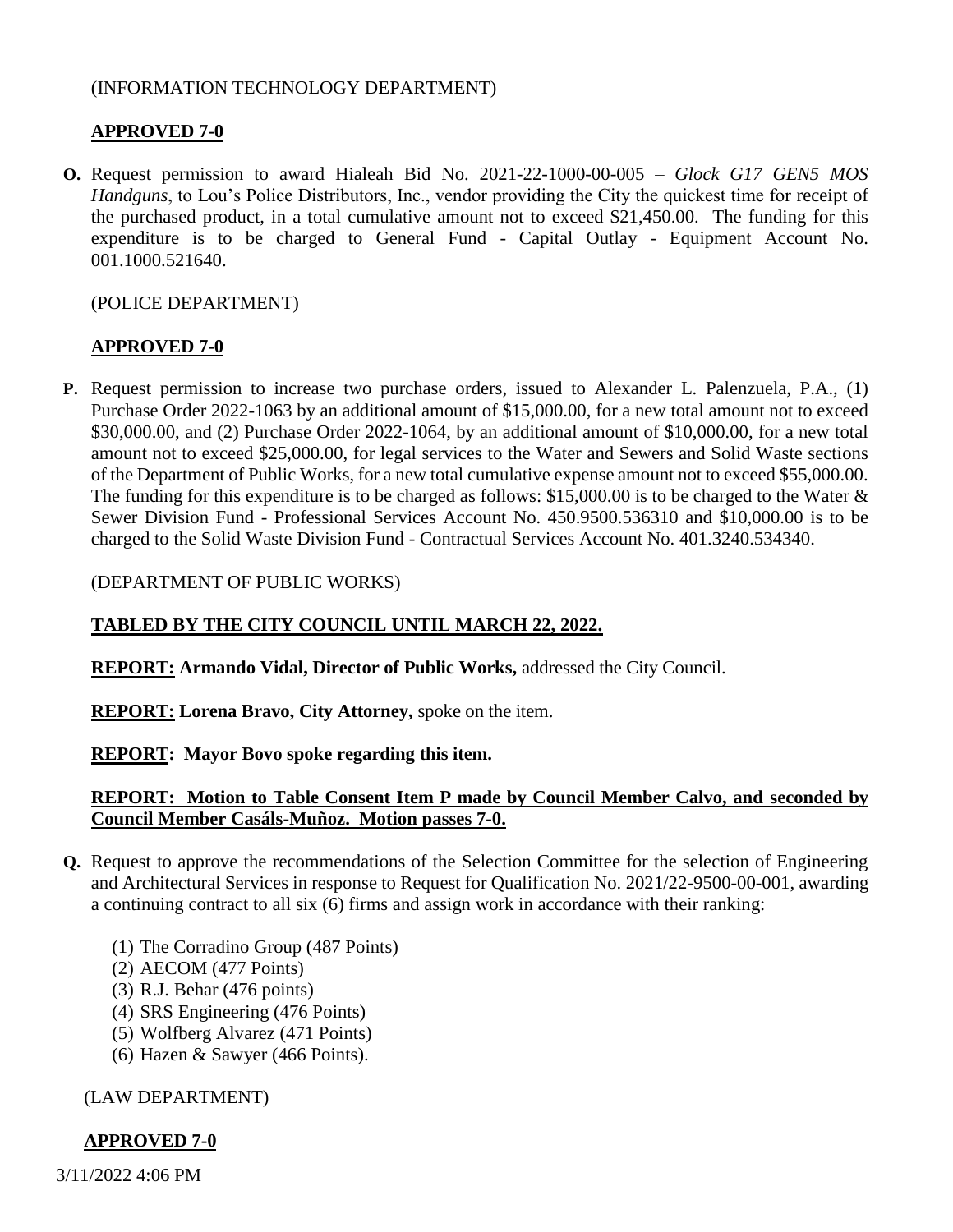## **REPORT: Lorena Bravo, City Attorney,** spoke on the item.

## **REPORT: Motion to Approve Consent Item Q made by Council Member Casáls-Muñoz, and seconded by Council Member Tundidor. Motion passes 7-0.**

- **R. ADD-ON ITEM:** Request from Insomniac, located at 212 North Miami Avenue, Miami, Florida, for a permit to host a music concert at 4800 Northwest  $37<sup>th</sup>$  Avenue (Factory Town), with set up taking place on Monday, March 21, 2022, and the event taking place in accordance with the following schedule:
	- Thursday, March 24, 2022, beginning at 5:00 p.m. and ending on Friday, March 25, 2022 at 12:00 a.m.
	- Friday, March 25, 2022 beginning at 5:00 p.m. and ending on Saturday March 26, 2022 at 4:00 a.m.
	- $\triangleright$  Saturday, March 26, 2022 at beginning at 5:00 p.m. and ending on Sunday, March 27, 2022 at 5:00 a.m.

with the take down taking place on Wednesday, March 30, 2022, in accordance with the recommendations of the Cultural Affairs Council, the Hialeah Fire Department and the Hialeah Police Department. The Cultural Affairs Council recommended approval of the item subject to a Sound Mitigation Plan, as well as having a visible sign advocating against the usage of drugs.

## (OFFICE OF THE CITY CLERK)

# **APPROVED 5-2-0 with Council Member Calvo and Council Member Rodriguez voting "No".**

**REPORT: Ross Brie, 212 North Miami, Partner with Insomniac,** addressed the City Council regarding the event and the events sound mitigation plan in place to reduce noise ambiance.

# **REPORT: Motion to Approve Consent Item R made by Council Member Tundidor, and seconded by Council Vice President Perez. Motion passes 5-2-0 with Council Member Calvo and Council Member Rodriguez voting "No".**

**S. ADD-ON ITEM:** Request permission to issue a permit to Immaculate Conception Catholic Church, located at 125 West 45 Street, Hialeah, Florida, to host the annual pig roast on Saturday, March 26, 2022 from 1:00 p.m. to 5:00 p.m., expecting approximately 250-300 attendees, subject to recommendations from the Police Department and Fire Department. The Cultural Affairs Council recommended approval of the item.

(OFFICE OF THE CITY CLERK)

## **APPROVED 7-0**

## **REPORT: Motion to Approve Consent Item S made by Council Vice President Perez, and seconded by Council Member Tundidor. Motion passes 7-0.**

**T. ADD-ON ITEM:** Request permission to issue a purchase order to Arthur J. Gallagher Risk Management Services, Inc., to insure city property, including, but not limited to, buildings, contents, property,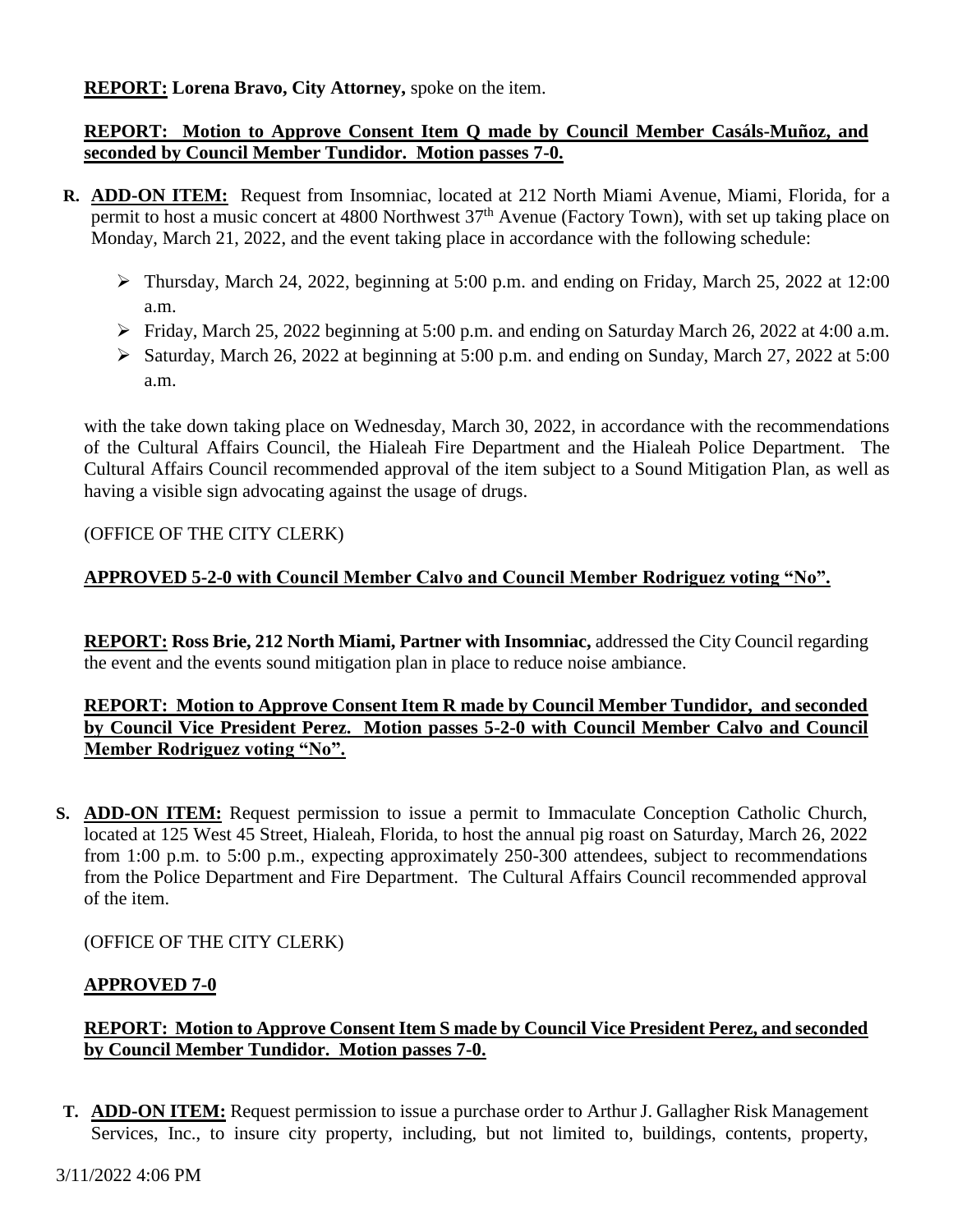equipment, and vehicles through Layered Insurance Coverage, damages caused by natural disasters and by all other perils, placement of Cyber Insurance, Fiduciary Liability Insurance, Excess Workers Compensation Insurance, and Fuel Tank Insurance, in a total amount not to exceed of \$1,165,226.00, and further request the amount of \$30,000.00 to cover the cost of Flood Insurance for the required City buildings, for a total cumulative expense amount not to exceed \$1,195,226.00.

(RISK MANAGEMENT DEPARTMENT)

## **APPROVED 7-0**

**REPORT: Franklin Duharte, the City's Acting Risk Manager,** addressed the City Council.

**REPORT: Lisa Rodriguez, 5045 West 88 Court,** addressed the City Council on behalf of Arthur J. Gallagher Risk Management Services, Inc.

**REPORT: Lorena Bravo, City Attorney,** spoke regarding this item.

**REPORT: Mayor Bovo** spoke regarding this item.

## **REPORT: Motion to Approve Consent Item T made by Council Member Tundidor, and seconded by Council Vice President Perez. Motion passes 7-0.**

## **10. ADMINISTRATIVE ITEMS**

**10 A. ORDINANCE:** Second reading and public hearing of proposed ordinance amending the Hialeah Code of Ordinances Chapter 18, entitled "Businesses", Article VI. "Peddlers, Solicitors, Itinerant Vendors", Division 2. "Peddlers, Itinerant Vendors"; §18-311 "Retail Sales from Tents"; allowing retail tent sales other than the sale of Christmas trees and fireworks as a special event; allowing additional time for retail sales as a Special Event; for a Farmers' Market; repealing all ordinances or parts of ordinances in conflict herewith; providing for penalties for violation hereof; providing for a severability clause; providing for inclusion in the code; and providing for an effective date.

(ADMINISTRATION)

## **APPROVED 6-0-1 with Council Member Tundidor not present during roll call.**

#### **ORDINANCE NO**. **2022-015**

**REPORT:** Council President Zogby opened the item for public participating and no one present in the Council Chambers or participating via Zoom expressed interest in speaking.

**REPORT: Motion to Approve Administrative Item 10 A made by Council Vice President Perez and seconded by Council Member Rodriguez. Motion passes 6-0-1 with Council Member Tundidor not present during roll call. Council Member Tundidor recorded his vote as "Yes" after the item was approved.**

*On February 22, 2022, the item was postponed by the administration until March 8, 2022.*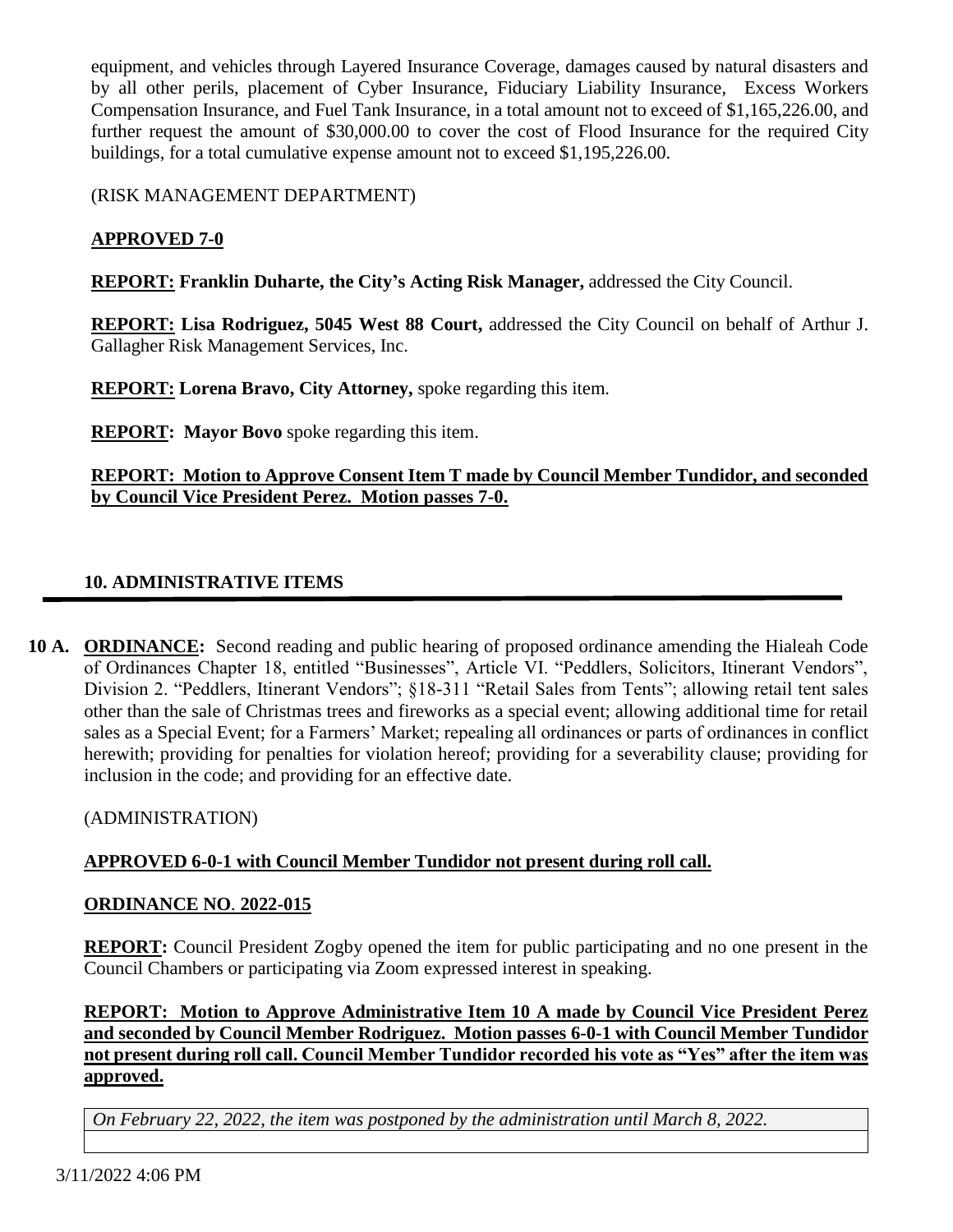*On February 8, 2022, the item was approved on first reading by the City Council.*

*On January 25, 2022, the item was postponed by the administration until February 8, 2022.*

*On January 11, 2022, the item was postponed by the administration until January 25, 2022.*

**10 B. ORDINANCE:** Second reading and public hearing of proposed ordinance amending its Comprehensive Plan by replacing in its entirety the existing recreation and open space element data, inventory and analysis section attached as Exhibit "A" with a new data, inventory and analysis section attached as Exhibit "B" and with updated goals, objectives, and policies attached as Exhibit "C"; and providing for an effective date.

(ZONING)

# **APPROVED 7-0**

# **ORDINANCE NO**. **2022-016**

**REPORT:** Council President Zogby opened the item for public participating and one person present in the Council Chambers expressed interest in speaking.

**REPORT: Jose Azze, 788 Southeast Park Drive,** addressed the City Council on the item and provided a document titled "Hialeah City Council Meeting March 8, 2022", document that is on record in the Office of the City Clerk.

# **REPORT: Motion to Approve Administrative Item 10 B made by Council Member Tundidor and seconded by Council Member Rodriguez. Motion passes 7-0.**

*On February 22, 2022 the item was approved on first reading by the City Council.*

*On February 8, 2022, the City Council postponed the item on first reading until February 22, 2022.*

**10 C. ORDINANCE**: Second reading and public hearing of proposed ordinance approving the abandonment of the triangular portion identified in the sketch attached as Exhibit "A" located to the north and west of the single-family home located at **3380 West 7 Avenue**, **Hialeah, Florida**; repealing all ordinances or parts of ordinances in conflict herewith; providing penalties for violation hereof; providing for a severability clause; and providing for an effective date.

(ADMINISTRATIVE)

# **APPROVED 7-0**

# **ORDINANCE NO**. **2022-017**

**REPORT:** Council President Zogby opened the item for public participating and one person present in the Council Chambers expressed interest in speaking.

## **REPORT: Motion to Approve Administrative Item 10 C made by Council Member Casáls-Muñoz, and seconded by Council Member Garcia-Roves. Motion passes 7-0.**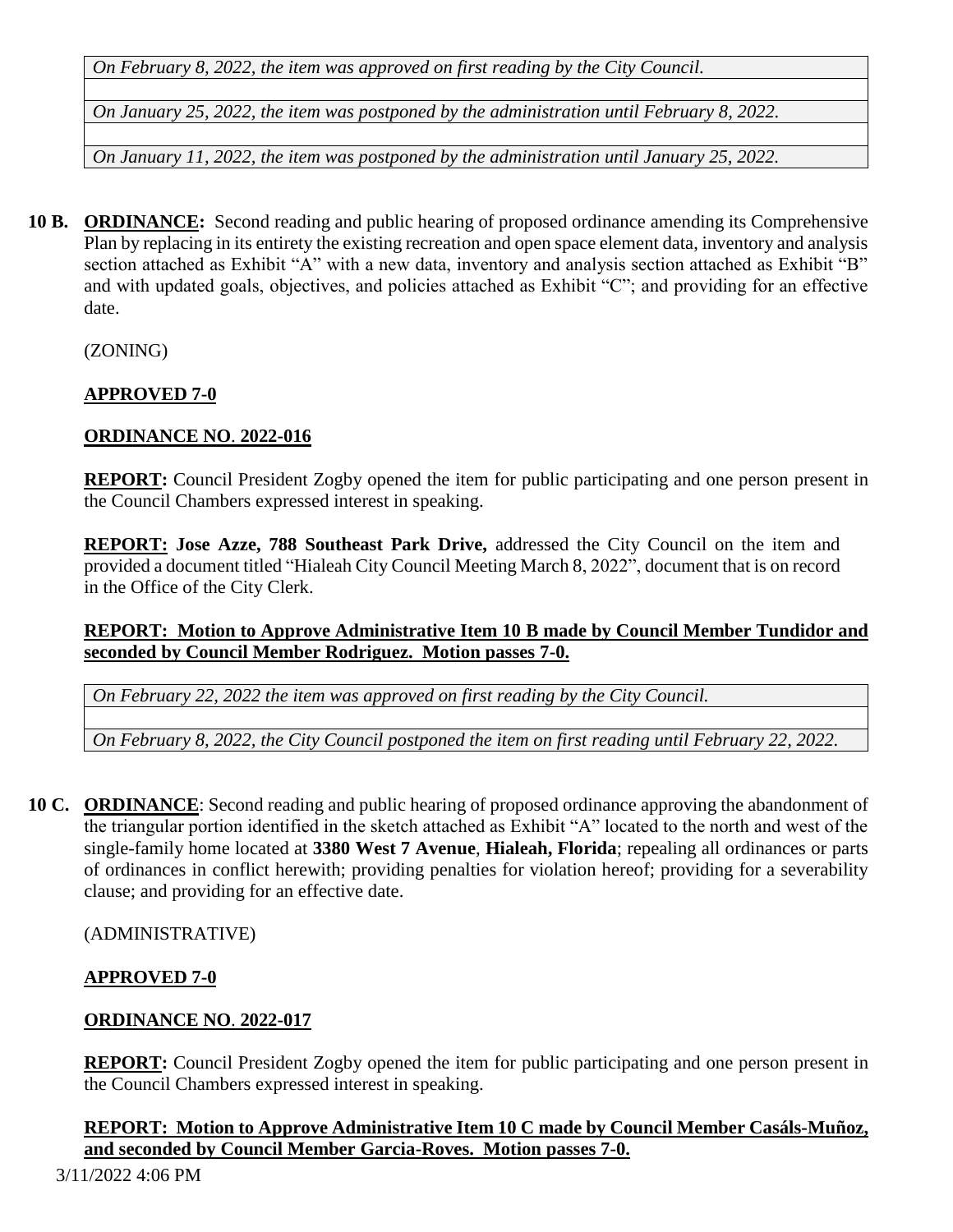*On February 22, 2022 the item was approved on first reading by the City Council.*

**10 D. ORDINANCE**: Second reading and public hearing of proposed ordinance amending Chapter 50 of the City of Hialeah Code of Ordinances entitled "Housing", creating a new Article IV, entitled "Rental Housing", Section 50-121; "Written Notice Required to Increase Rent", establishing a required notice period, to which all residential landlords must comply, prior to increasing the rental rate of tenants above a certain percentage; repealing all ordinances or parts of ordinances in conflict herewith; providing for penalties for violation hereof; providing for a severability clause; providing for inclusion in the code, and providing for an effective date.

(SPONSOR: COUNCIL MEMBER CALVO)

## **APPROVED 6-0-1 with Council Member Tundidor not present during roll call.**

## **ORDINANCE NO**. **2022-018**

**REPORT: Lorena Bravo, City Attorney,** spoke regarding this item.

**REPORT:** Council President Zogby opened the item for public participating and one person present in the Council Chambers expressed interest in speaking.

## **REPORT: Motion to Approve Administrative Item 10 D made by Council Member Calvo, and seconded by Council Member Casáls-Muñoz. Motion passes 6-0-1 with Council Member Tundidor not present during roll call. Council Member Tundidor recorded his vote as "Yes" after the item was approved.**

*On February 22, 2022 the item was approved on first reading as amended by the City Council.*

**10 E. ORDINANCE**: First reading of proposed ordinance amending Ordinance No. 2022-003 (February 8, 2022), of the Hialeah Code of Ordinances Chapter 18, entitled "Businesses" Article II, "Special Events"; amending §18-29 "Permit; Hialeah Park District (HPD)" by allowing the Factory Town Entertainment Subdistrict to site special events of 60 days or less; repealing all ordinances or parts of ordinances in conflict herewith; providing for penalties for violation hereof; providing for a severability clause; providing for inclusion in the code, and providing for an effective date.

# **POSTPONED BY THE ADMINISTRATION UNTIL FURTHER NOTICE.**

## (ADMINISTRATION)

**10 F. ORDINANCE**: First reading of proposed ordinance approving a Wireless Site Lease Agreement between the City of Hialeah, Florida and T-Mobile South, LLC for O'Quinn Park, 6051 West 2nd Avenue, Hialeah, Florida, and further authorizing the Mayor and the City Clerk, as attesting witness, on behalf of the City, to enter into the Wireless Site Lease Agreement with T-Mobile South, LLC, with a term commencing on May 1, 2022, for an initial term of five years ending on May 30, 2027, a copy of which is attached hereto and made a part hereof as Exhibit "1" with annual rent commencing at \$68,000.00, including reimbursement of attorneys' fees; repealing all ordinances or parts of ordinances in conflict herewith; providing penalties for violation hereof; providing for a severability clause; and providing for an effective date.

3/11/2022 4:06 PM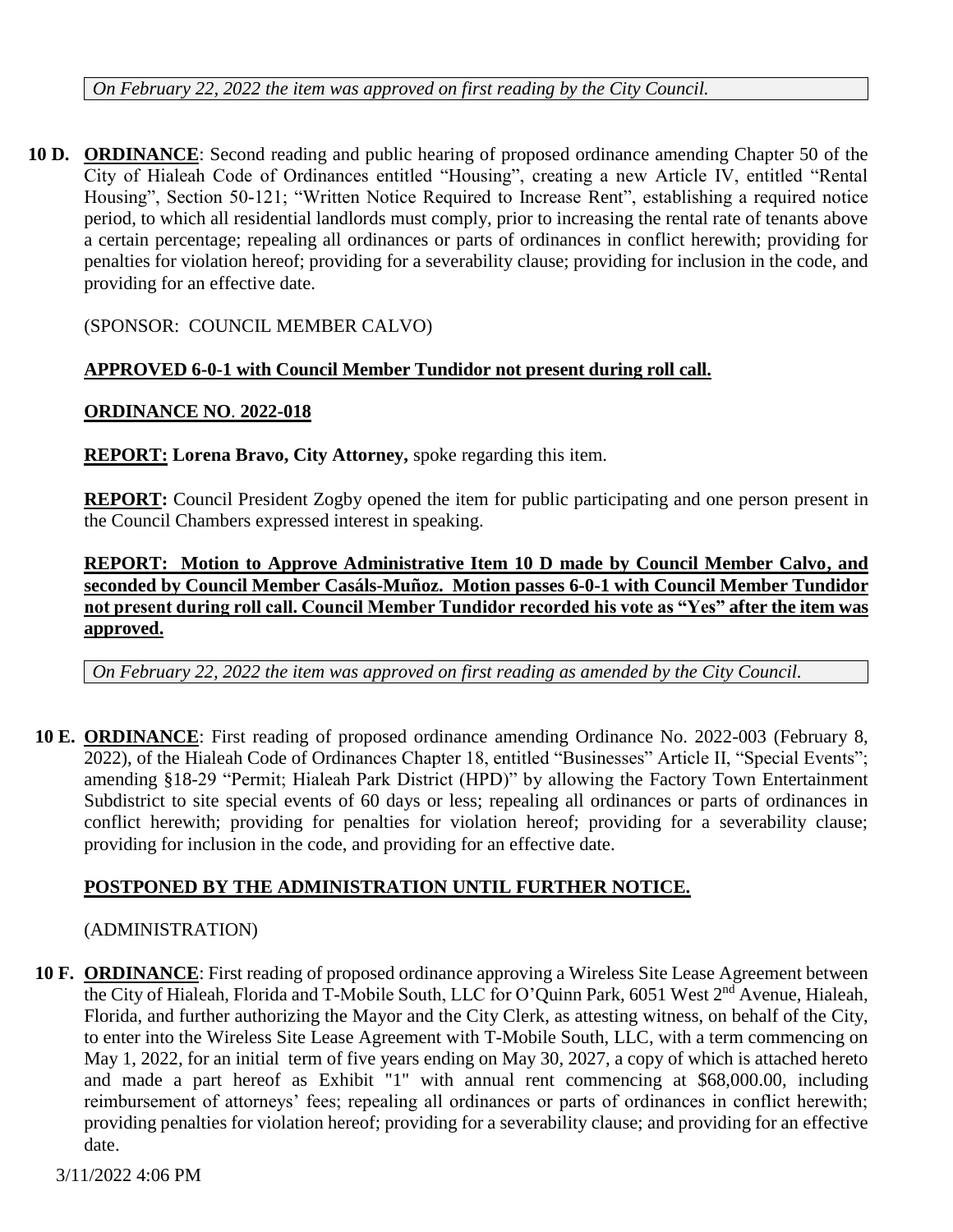#### (ADMINISTRATION)

#### **APPROVED 7-0**

## **REPORT: Motion to Approve Administrative Item 10 F made by Council Member Casáls-Muñoz, and seconded by Council Member Rodriguez. Motion passes 7-0.**

#### **REPORT: Second reading and public hearing is scheduled for March 22, 2022.**

**10 G. ORDINANCE:** First reading of proposed ordinance providing for a Special Primary Election to be held in the City of Hialeah on Tuesday, November 8, 2022, the same date as the General Election for Miami-Dade County, to fill a vacancy for City Councilmember Group Seat IV providing for a Special General Election (Run-Off Election) to be held on Tuesday, December 6, 2022, if necessary; providing for the Miami-Dade County Elections Department to conduct these elections and other matters relating thereto; and providing for early voting times and dates for the City of Hialeah Special Primary Election and no early voting for the Special General Election, should a Special General Election be held; repealing all ordinances or parts of ordinances in conflict herewith; providing for a severability clause; and providing for an effective date.

(OFFICE OF THE CITY CLERK)

#### **APPROVED 7-0**

**REPORT: Motion to Approve Administrative Item 10 G made by Council Member Calvo, and seconded by Council Member Casáls-Muñoz. Motion passes 7-0.**

**REPORT: Second reading and public hearing is scheduled for March 22, 2022.**

## **11. BOARD APPOINTMENTS**

**A.** Proposed resolution appointing **Albert Bade** to the Cultural Affairs Council of the City of Hialeah for a (2) year term ending on March 8, 2024. (CITY COUNCIL APPOINTMENT) (NOMINATION MADE BY COUNCIL MEMBER RODRIGUEZ)

#### **APPROVED 6-0-1 with Council Member Calvo not present during roll call.**

#### **RESOLUTION NO**. **2022-038**

**REPORT: Motion to Approve Item 11 A made by Council Member Rodriguez, and seconded by Council Member Tundidor. Motion passes 6-0-1 with Council Member Calvo not present during roll call. Council Member Calvo recorded his vote as "Yes" after the item was approved.**

**B.** Proposed resolution appointing **Elizabeth Garcia** to the Cultural Affairs Council for the City of Hialeah for a (2)-year term ending on March 8, 2024. (CITY COUNCIL APPOINTMENT) (NOMINATION MADE BY COUNCIL MEMBER GARCIA-ROVES)

3/11/2022 4:06 PM **APPROVED 6-0-1 with Council Member Calvo not present during roll call.**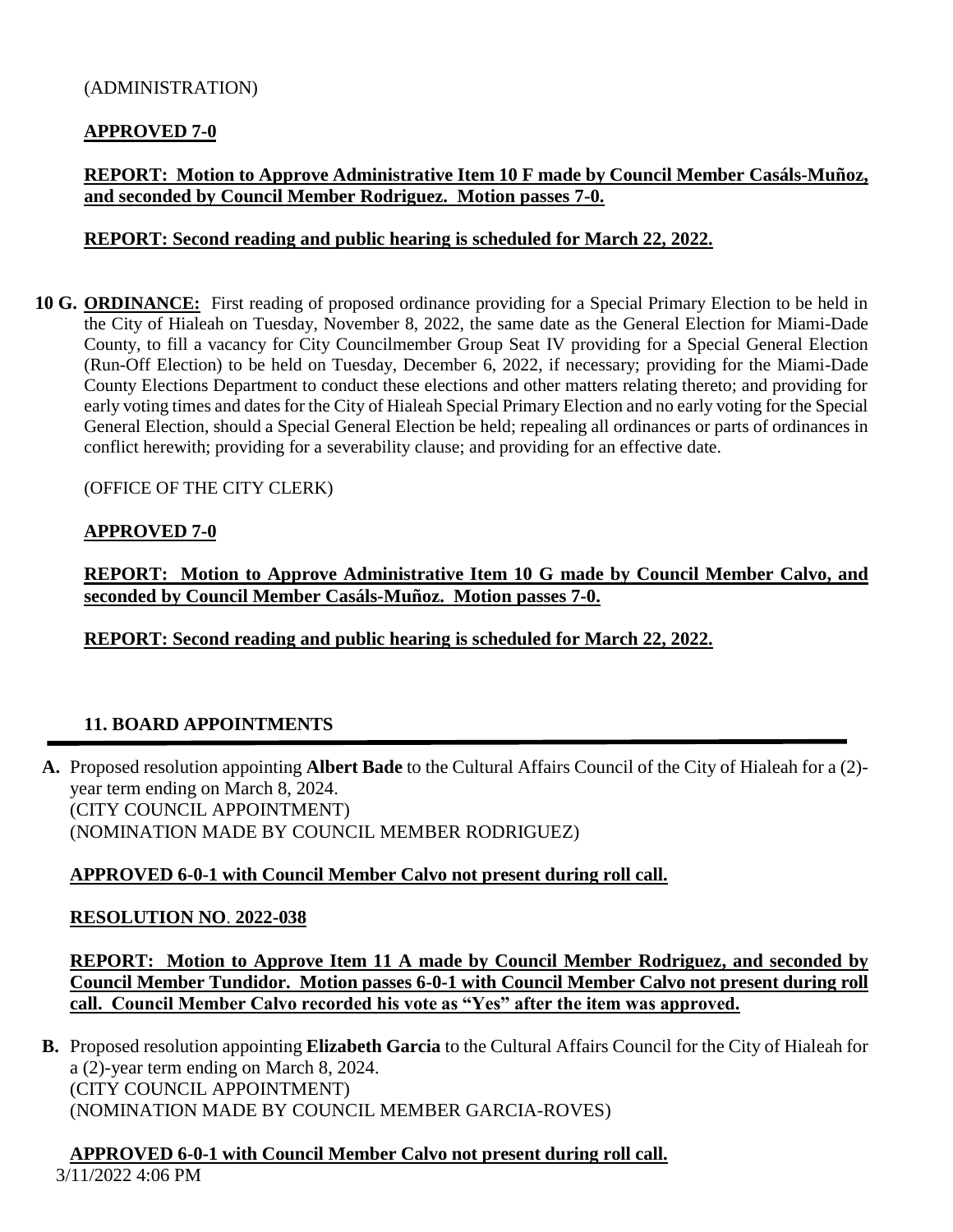#### **RESOLUTION NO**. **2022-039**

## **REPORT: Motion to Approve Item 11 B made by Council Member Casáls-Muñoz, and seconded by Council Member Tundidor. Motion passes 6-0-1 with Council Member Calvo not present during roll call. Council Member Calvo recorded his vote as "Yes" after the item was approved.**

**C.** Proposed resolution re-appointing **Carolina Naveiras** to the Cultural Affairs Council of the City of Hialeah for a (2)-year term ending on March 8, 2024. (CITY COUNCIL APPOINTMENT) (NOMINATION MADE BY COUNCIL MEMBER TUNDIDOR)

## **APPROVED 7-0**

#### **RESOLUTION NO**. **2022-040**

**REPORT: Motion to Approve Item 11 C made by Council Member Tundidor, and seconded by Council Member Casáls-Muñoz. Motion passes 7-0.**

## **12. UNFINISHED BUSINESS**

**REPORT: None to report.**

#### **13. NEW BUSINESS**

**A.** Discussion regarding potential legislation regarding recreational vehicles (RVs) rented as living space for tenants.

(COUNCIL VICE PRESIDENT PEREZ)

**REPORT: Mayor Bovo requested that the item be deferred until Council Vice President Perez meets with him in regards to the matter.**

**14. ZONING**

## **REPORT: All were duly sworn in.**

**REPORT: Council Vice President Perez left the meeting at 9:24 p.m.**

**REPORT: Council President Zogby called for Items LU 1 and LU 2 to be considered prior to items PZ 1 through PZ 6, without opposition from the rest of the City Council members.**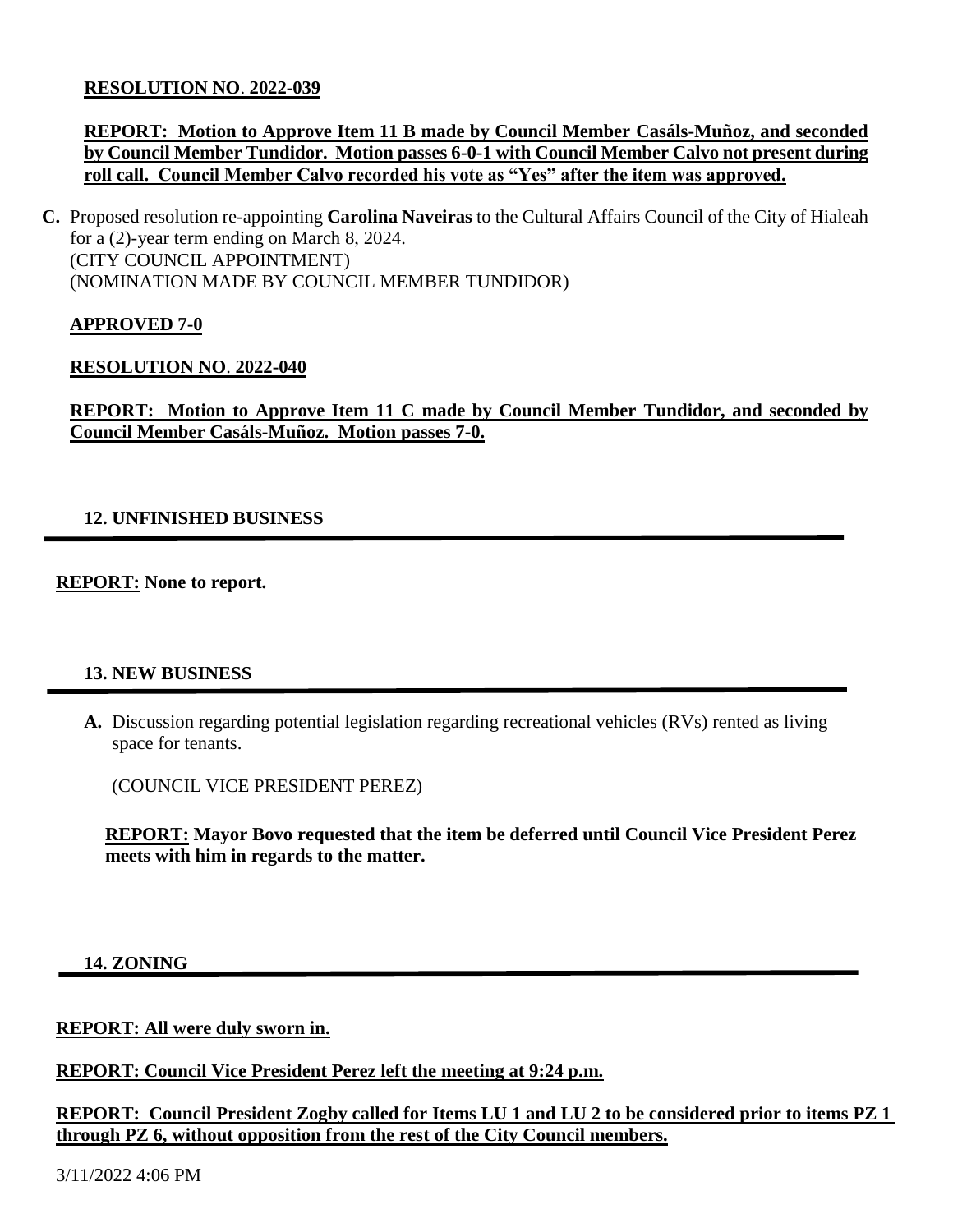# **PLANNING AND ZONING**

**PZ 1. ORDINANCE**: Second reading and public hearing of proposed ordinance granting a Conditional Use Permit (CUP) pursuant to Hialeah Code of Ordinances § 98-181 to allow an elementary school including kindergarten, first grade and second grade within a 950 square foot bay, with a maximum of 25 students and 3 teachers, in conjunction with the existing daycare accommodating 28 children and 4 teachers within a contiguous 1,900 square foot bay. **Property located at 6815-6895 West 4 Avenue, Bays 6879, 6873 and 6887, Hialeah, zoned C-2 (Liberal Retail Commercial District).** Repealing all ordinances or parts of ordinances in conflict herewith; providing penalties for violation hereof; providing for a severability clause; and providing for an effective date.

# **ITEM IS POSTPONED UNTIL MARCH 22, 2022.**

*On February 22, 2022, the item was postponed until March 8, 2022, per the applicant's request.* 

*On January 25, 2022, the item was postponed until February 8, 2022, per the applicant's request.*

*On January 11, 2022 the item was postponed until January 25, 2022 per the applicants request.*

*On December 14, 2021, the City Council approved the item on first reading. Second reading and public hearing was scheduled for January 11, 2022.*

*On December 8, 2021, the Planning and Zoning Board recommended approval of the item.*

*Planner's Recommendation: Approval.*

*Property Owners: (1) Tevere Apartments LLC*

 *(2) Victor J. Barone TRS, 2014 Barone Family Trust* 

 *(3) Vivian Barone TRS*

 *(4) Pasqueale Digiorgio, 1471 Agua Avenue, Coral Gables, Florida 33156*

**PZ 2. ORDINANCE**: Second reading and public hearing of proposed ordinance granting a Conditional Use Permit (CUP) pursuant to Hialeah Code of Ordinances § 98-181 to allow a 96-student K-5 grade school in conjunction with an existing 78-student daycare with a total of 9 staff members; and allow 126 parking spaces, where 186 parking spaces are required; contra to Hialeah Code of Ordinances § 98-2189(9). **Property located at 5916 West 16 Avenue, Hialeah, zoned C-2 (Liberal Retail Commercial District).** Repealing all ordinances or parts of ordinances in conflict herewith; providing penalties for violation hereof; providing for a severability clause; and providing for an effective date.

## **ITEM IS POSTPONED UNTIL MARCH 22, 2022.**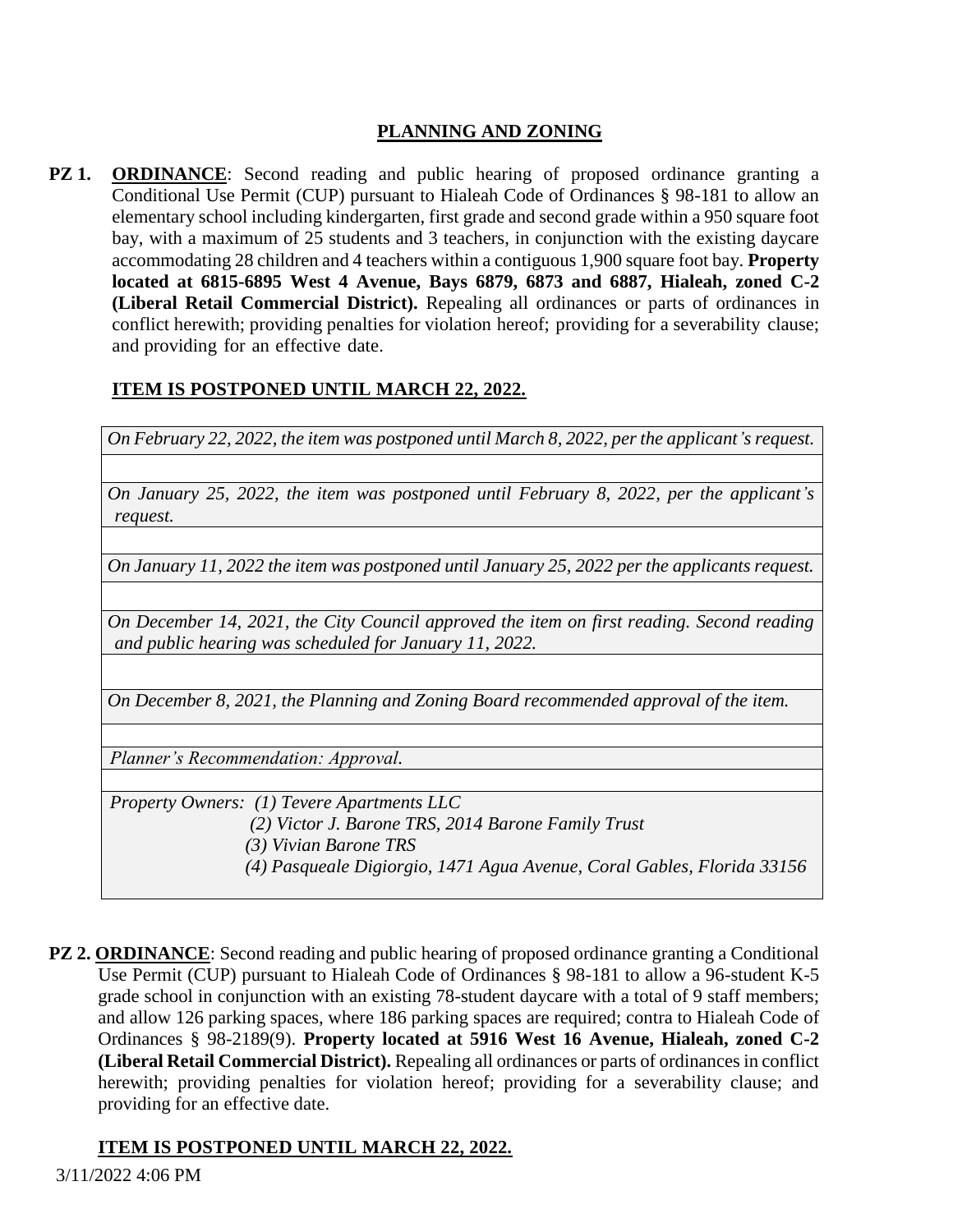*On February 22, 2022, the item was postponed until March 8, 2022, per the applicants request.*

*On February 8, 2022, the item was postponed until February 22, 2022.* 

*On January 25, 2022, the City Council approved the item on first reading. Second reading and public hearing was scheduled for February 8, 2022.*

*Registered Lobbyist: Ceasar Mestre, Esq., 8105 NW 155 Street, Miami Lakes, Florida 33016 on behalf of New Aladdin Learning Center Inc.* 

*On January 12, 2022, the Planning and Zoning Board recommended approval of the item.*

*Planner's Recommendation: Approval.*

*Property Owner: Malecon Plaza Inc., Nilo Ventura Sr. and Hector Ventura, 2087 West 76 Street, Hialeah, Florida 33016.*

**PZ 3. ORDINANCE**: First reading of proposed ordinance rezoning property from C-2 (Liberal Retail Commercial District) to R-3-3 (Multiple-Family District); granting a Conditional Use Permit (CUP) pursuant to Hialeah Code of Ordinances § 98-181 to allow a 4-Unit and meeting room seminary; and allow 7 parking spaces, where 41 parking spaces are required, contra to Hialeah Code of Ordinances § 98-2189(9); **Property located at 1020 West 29 Street, Hialeah, zoned C-2 (Liberal Retail Commercial District)**. Repealing all ordinances or parts of ordinances in conflict herewith; providing penalties for violation hereof; providing for a severability clause; and providing for an effective date.

#### **APPROVED 6-0-1 with Council Vice President Perez absent.**

**REPORT: Suzanne Dockerty, 110 Merrick Way,** addressed the City Council.

**REPORT: Motion to Approve Item PZ 3 made by Council Member Calvo, and seconded by Council Member Tundidor. Motion passes 6-0-1 with Council Vice President Perez absent.**

## **REPORT: Second reading and public hearing is scheduled for March 22, 2022.**

*Registered Lobbyist: Suzanne A. Dockerty, Esq., 110 Merrick Way #3B, Coral Gables, Florida 33134, on behalf of, Rev. Thomas G. Wenski, Archbishop of the Archdiocese of Miami and Saint Cecilia Catholic Church.*

*On February 16, 2022, the Planning and Zoning Board recommended approval of the item.*

*Planner's Recommendation: Approval.*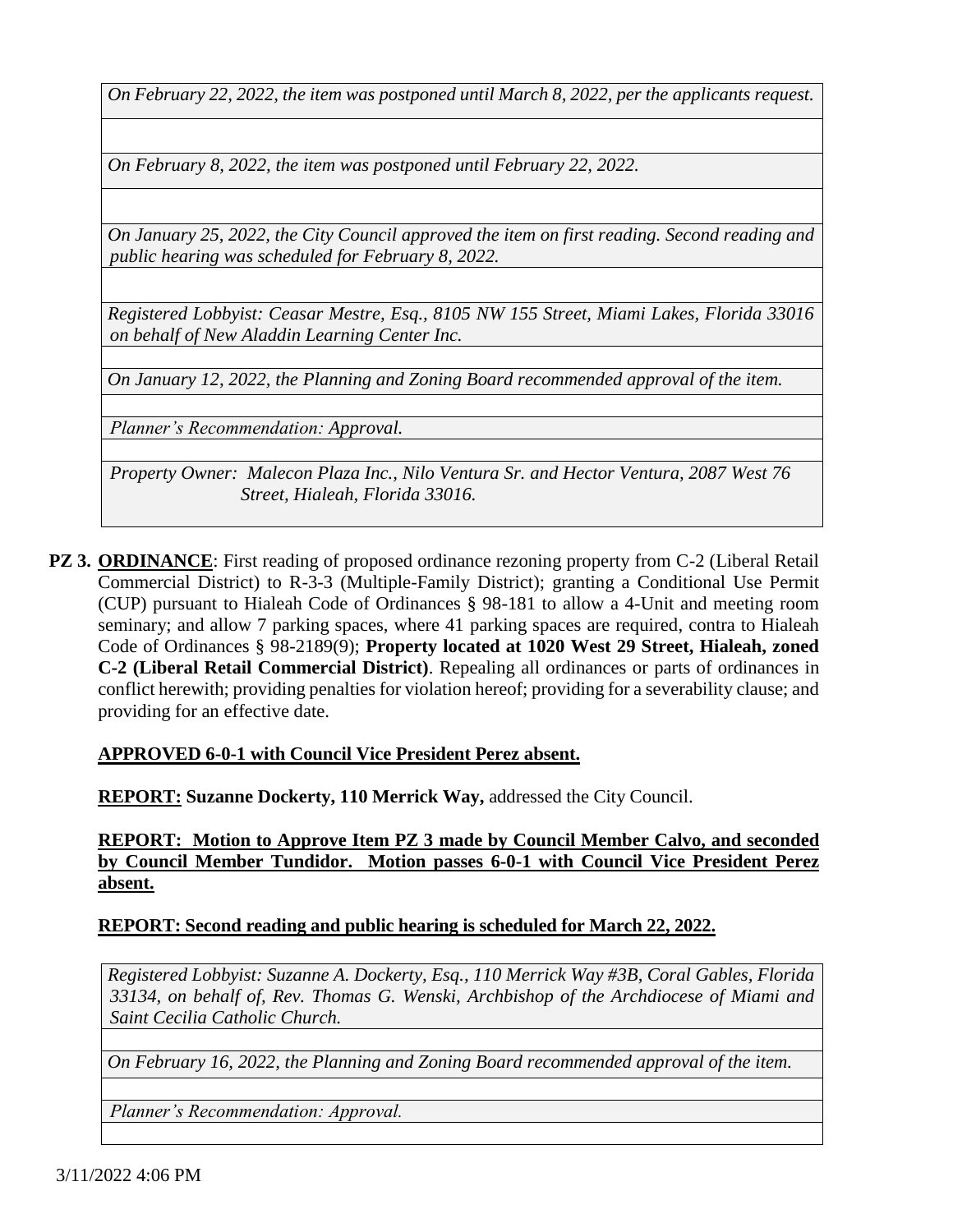*Property Owner: Reverend Thomas G. Wenski, Archbishop of the Archdiocese of Miami, his successors in office a corporation sole, 1020 West 29 Street, Hialeah, Florida.*

**PZ 4. ORDINANCE**: First reading of proposed ordinance granting a variance permit to allow 13 parking spaces, where 26 parking spaces are required; contra to Hialeah Code of Ordinances § 98-2189(15). **Property located at 621 West 20 Street, Hialeah, zoned M-1 (Industrial District**). Repealing all ordinances or parts of ordinances in conflict herewith; providing penalties for violation hereof; providing for a severability clause; and providing for an effective date.

# **APPROVED 6-0-1 with Council Vice President Perez absent.**

**REPORT: Debora Storch, the City's Planning and Zoning Official,** addressed the City Council.

**REPORT: Motion to Approve Item PZ 4 made by Council Member Tundidor, and seconded by Council Member Casáls-Muñoz. Motion passes 6-0-1 with Council Vice President Perez absent.**

# **REPORT: Second reading and public hearing is scheduled for March 22, 2022.**

*On February 16, 2022, the Planning and Zoning Board recommended approval of the item with the condition that the employee count does not exceed twelve (12) employees.*

*Planner's Recommendation: Approval with conditions*

*Property Owner: Marada Real Estate Holdings LLC - Maribel Fernandez, 621 West 20th Street, Hialeah, Florida 33010.*

**PZ 5. ORDINANCE**: First reading of proposed ordinance granting a Special Use Permit (SUP) pursuant to Hialeah Code of Ordinances § 98-161 to allow the expansion of the Neighborhood Business District Overlay pursuant to Hialeah Code of Ordinances 98-1630.8; and allow a Variance Permit to allow only residential uses, where a mixed use is required; allow residential use on the ground floor, where residential use is allowed above ground floor level; allow all residential units with area ranging from 622 square feet to 832 square feet, where 850 square feet is the minimum required and only 10% of the units may have an area of 600 square feet; allow rear setback of 10 feet, where 15 feet are required; allow 171 parking spaces, where 270 parking spaces are required; allow 14.3% pervious area, where 30% is the minimum required; all contra to Hialeah Code of Ordinances §§ 98-1630.1, 98-1630.2, 98-1630.3(e)(1), 98-1630.3(e)(2), 98- 2189(16)a. and 98-2056(b)(1). **Property located at 1451 West 29 Street, Hialeah, zoned R-3- 3 (Multiple-Family District).** Repealing all ordinances or parts of ordinances in conflict herewith; providing penalties for violation hereof; providing for a severability clause; and providing for an effective date.

# **APPROVED 6-0-1 with Council Vice President Perez absent.**

**REPORT: Javier Vazquez, 1450 Brickell Avenue, Suite 1900, Miami Florida,** on behalf of the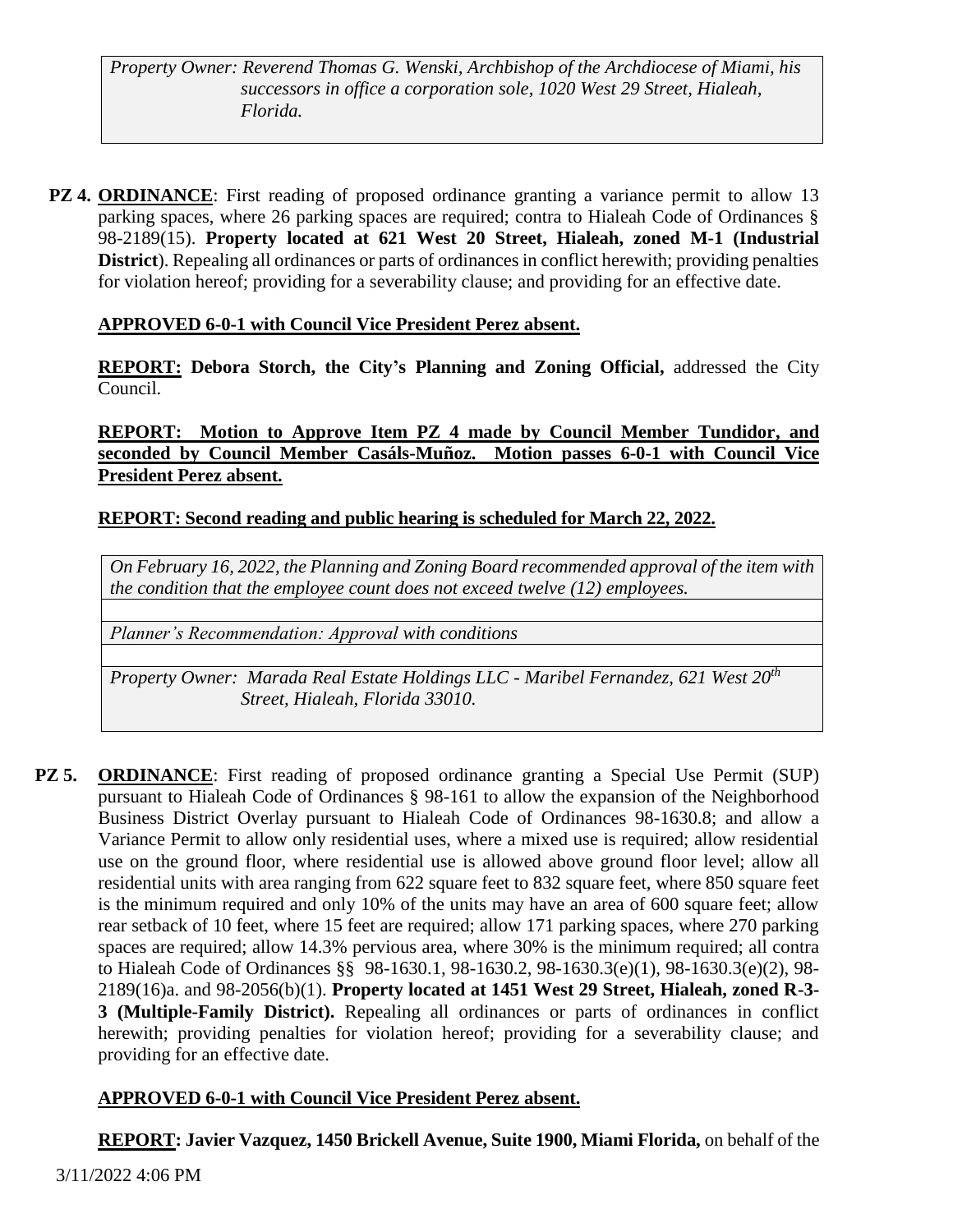applicant, addressed the City Council.

## **REPORT: Motion to Approve Item PZ 5 made by Council Member Casáls-Muñoz, and seconded by Council Member Garcia-Roves. Motion passes 6-0-1 with Council Vice President Perez absent.**

# **REPORT: Second reading and public hearing is scheduled for March 22, 2022.**

*Registered Lobbyist: Javier L. Vazquez, Esq., 1450 Brickell Avenue, Suite 1900, Miami, Florida 33131, on behalf of 1451 W. 29th ST, LLC.* 

*On February 16, 2022, the Planning and Zoning Board recommended approval of the item.*

*Planner's Recommendation: Approval*

*Property Owner: Caparros 2011 Children's Trust BRP1451, LLC Arch III, LLC Rodriguez Family Capital Holdings, LLC 16400 NW 59 Avenue, Miami Lakes, FL 33014*

**PZ 6.** Recommendation of Denial by the Planning and Zoning Board to allow a 6-9<sup>th</sup> grade school with a capacity of 100 students and 11 teacher and staff, within a 3,623 square feet bay with 15 parking spaces allocated to the bay as per 17% parking reduction granted by a variance, in conjunction with a functioning 114-student K-5 school and 54-student daycare granted by the City of Hialeah, Florida Ordinance 2020-063 with limitation set forth in related Declaration of Restrictions proffered to the City. Property located at **1290 and 1300 West 49th Street, Suite 2, Hialeah,** zoned C-3 (Liberal Retail Commercial District and C-3 Extended Liberal Commercial District).

#### **DENIAL UPHELD 6-0-1 with Council Vice President Perez absent.**

**REPORT:** Council President Zogby opened the item for public participating and one person present in the Council Chambers expressed interest in speaking.

**REPORT: Raquel Valverde, 12765 SW 47 Street, Miramar, Florida,** addressed the City Council via Zoom.

**REPORT: Jonathan Ibañez, 1516 Granite Drive, Brandon, Florida,** son of the owner, addressed the City Council in support of the approval of the item.

**REPORT: Debora Storch, the City's Planning and Zoning Official,** addressed the City Council.

**REPORT: Motion to Uphold the Recommendation Denial from the Planning and Zoning Board made by Council Member Calvo, and seconded by Council Member Tundidor. Motion passes 6-0-1 with Council Vice President Perez absent.**

*On February 16, 2022, the Planning and Zoning Board recommended denial of the item.*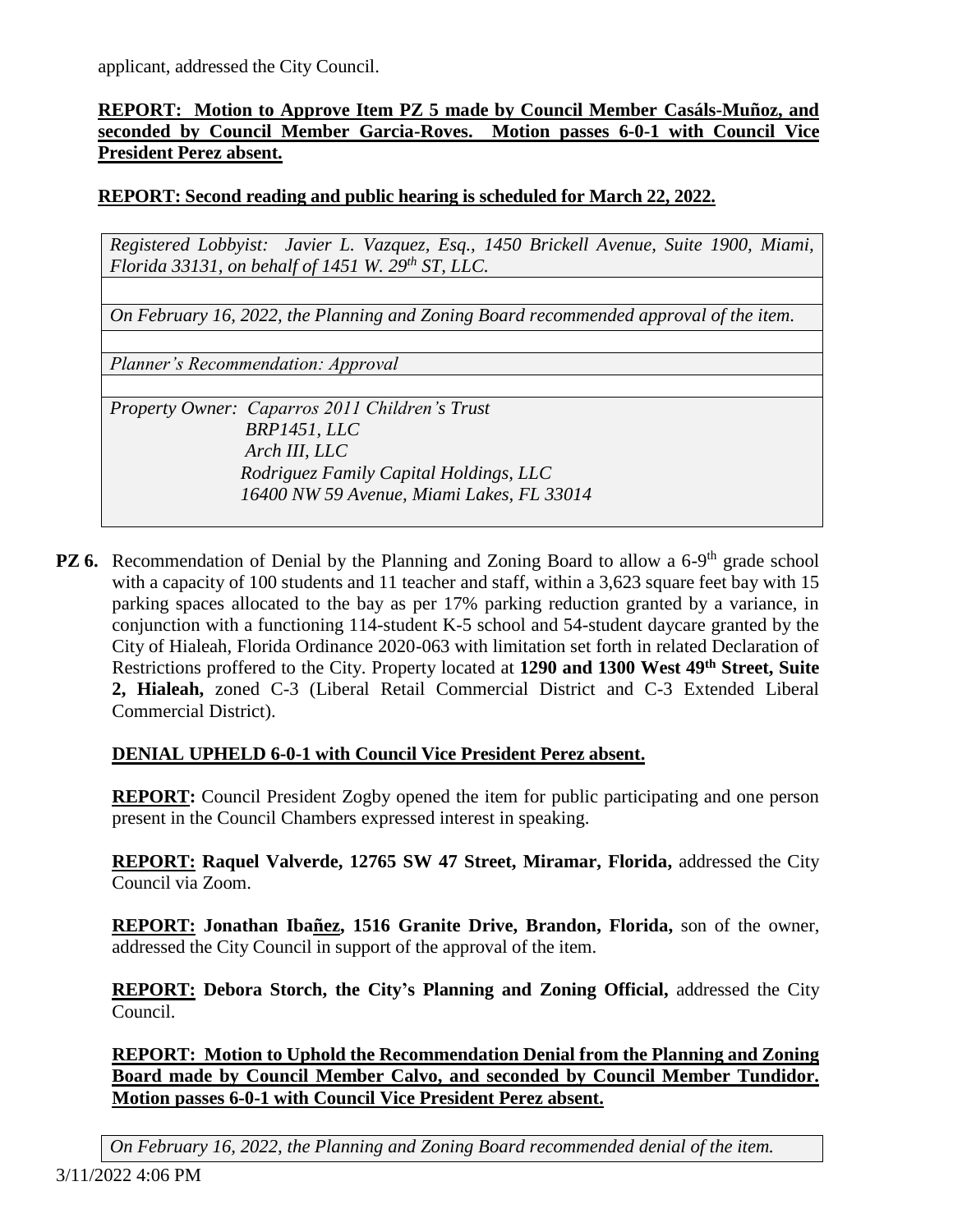*Planner's Recommendation: Denial.*

*Property Owner: Raquel Valverde, 12765 SW 47 Street, Miramar, Florida 33027 Yoram Izhak, 696 NE 125th Street, North Miami, Florida 33161*

#### **15. LAND USE**

**LU 1. ORDINANCE**: First reading of proposed ordinance amending the Future Land Use Map from Industrial and Office District to Industrial District. **Property located at 16300 NW 97 Avenue, Hialeah, Florida, zoned BDH (Business Development District)**. Repealing all ordinances or parts of ordinances in conflict herewith; providing penalties for violation hereof; providing for a severability clause; and providing for an effective date.

## **APPROVED 6-0-1 with Council Vice President Perez absent.**

**REPORT: Motion to Approve Item LU 1 made by Council Member Rodriguez, and seconded by Council Member Garcia-Roves. Motion passes 6-0-1 with Council Vice President Perez absent.**

#### **REPORT: Second reading and public hearing is scheduled for March 22, 2022.**

*Registered Lobbyist: Brian S. Adler and Andres T. Rivero, Bilzin Sumberg, 1450 Brickell Avenue, Miami, Florida 33131, on behalf of WGC 97th Property, LLC.*

*On February 16, 2022, the Planning and Zoning Board recommended approval of the item.*

*Planner's Recommendation: Approval.*

*Property Owner: WGC 97th Property, LLC, 2929 Arch Street, Suite 800, Philadelphia, PA 19104.*

**LU 2. ORDINANCE**: First reading of proposed ordinance amending the Future Land Use Map from Major Institutions District to Medium Density Residential District. **Property located at 7605 West 10 Avenue, Hialeah, Florida,** zoned GU (Interim District a Miami-Dade County zoning designation). Repealing all ordinances or parts of ordinances in conflict herewith; providing penalties for violation hereof; providing for a severability clause; and providing for an effective date.

#### **APPROVED 6-0-1 with Council Vice President Perez absent.**

**REPORT: Hugo Arza, 701 Brickell Avenue, Miami, Florida,** addressed the City Council.

**REPORT: Julio Ponce, Director of the Hialeah Housing Authority, 75 East 6 Street, Hialeah, Florida**, addressed the City Council.

**REPORT: Motion to Approve Item LU 2 made by Council Member Calvo, and seconded by Council Member Rodriguez. Motion passes 6-0-1 with Council Vice President Perez absent.**

**REPORT: Second reading and public hearing is scheduled for March 22, 2022.**